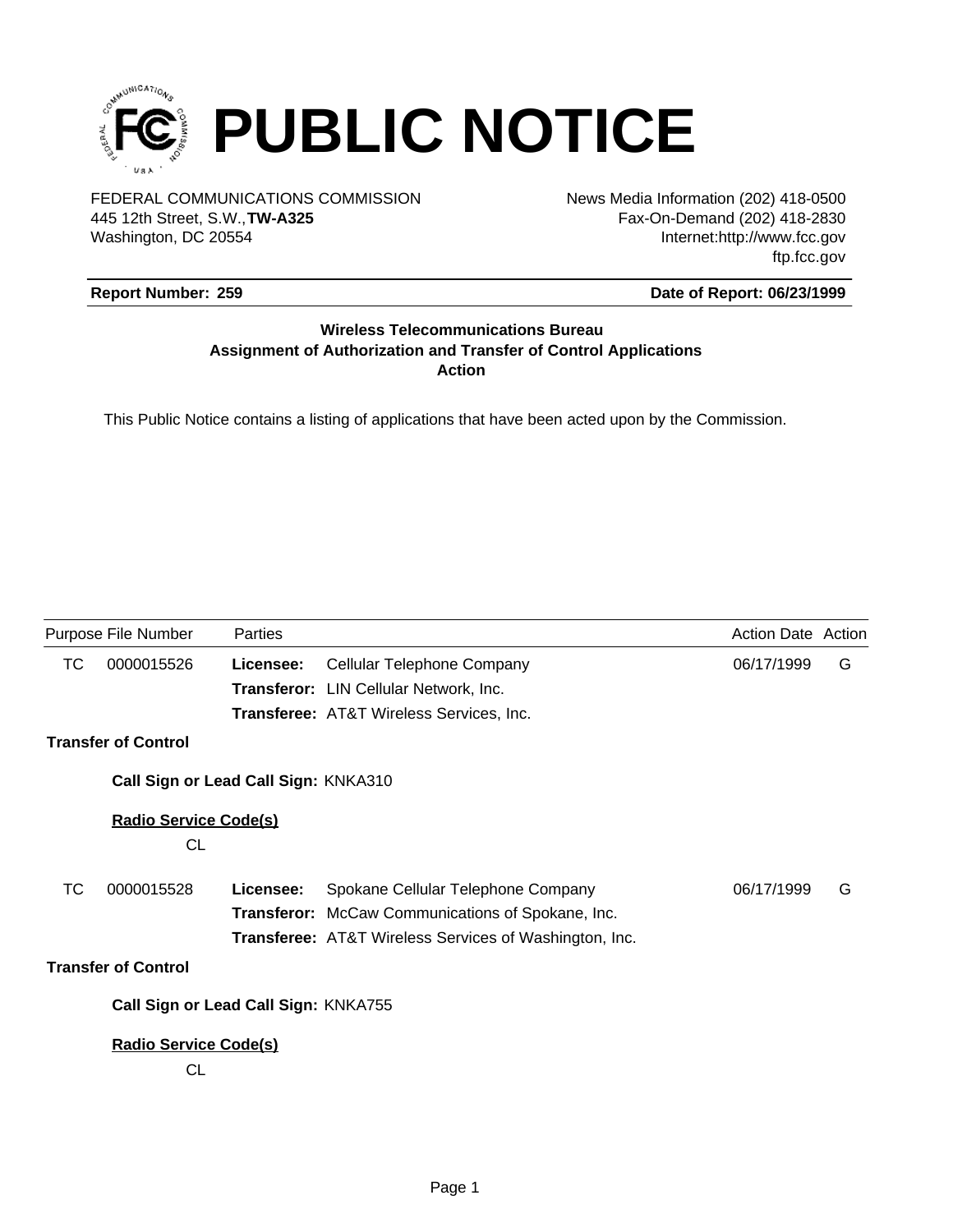|           | Purpose File Number                       | Parties   |                                                                                                                                       | Action Date Action |   |
|-----------|-------------------------------------------|-----------|---------------------------------------------------------------------------------------------------------------------------------------|--------------------|---|
| <b>TC</b> | 0000015533                                | Licensee: | McCaw Communications of Gainesville, TX, Inc.<br>Transferor: McCaw Unrestricted Holdings, Inc.<br>Transferee: MCCI Acquisitions, Inc. | 06/17/1999         | G |
|           | <b>Transfer of Control</b>                |           |                                                                                                                                       |                    |   |
|           | Call Sign or Lead Call Sign: KNKN472      |           |                                                                                                                                       |                    |   |
|           | <b>Radio Service Code(s)</b><br><b>CL</b> |           |                                                                                                                                       |                    |   |
| <b>TC</b> | 0000015536                                | Licensee: | NJ-2 Cellular, Inc.<br>Transferor: MCCI Acquisitions, Inc.<br>Transferee: McCaw Unrestricted Holdings, Inc.                           | 06/17/1999         | G |
|           | <b>Transfer of Control</b>                |           |                                                                                                                                       |                    |   |
|           | Call Sign or Lead Call Sign: KNKN740      |           |                                                                                                                                       |                    |   |
|           | <b>Radio Service Code(s)</b><br><b>CL</b> |           |                                                                                                                                       |                    |   |
| <b>TC</b> | 0000015538                                | Licensee: | OK-5 Cellular, Inc.<br>Transferor: MCCI Acquisitions, Inc.<br>Transferee: McCaw Unrestricted Holdings, Inc.                           | 06/17/1999         | G |
|           | <b>Transfer of Control</b>                |           |                                                                                                                                       |                    |   |
|           | Call Sign or Lead Call Sign: KNKA759      |           |                                                                                                                                       |                    |   |
|           | <b>Radio Service Code(s)</b><br><b>CL</b> |           |                                                                                                                                       |                    |   |
| ТC        | 0000015539                                | Licensee: | Los Angeles Cellular Telephone Company<br>Transferor: LIN Cellular Network, Inc.<br>Transferee: LCH Communications, Inc.              | 06/17/1999         | G |
|           | <b>Transfer of Control</b>                |           |                                                                                                                                       |                    |   |
|           | Call Sign or Lead Call Sign: KNKA351      |           |                                                                                                                                       |                    |   |
|           | <b>Radio Service Code(s)</b>              |           |                                                                                                                                       |                    |   |
|           |                                           |           |                                                                                                                                       |                    |   |

CL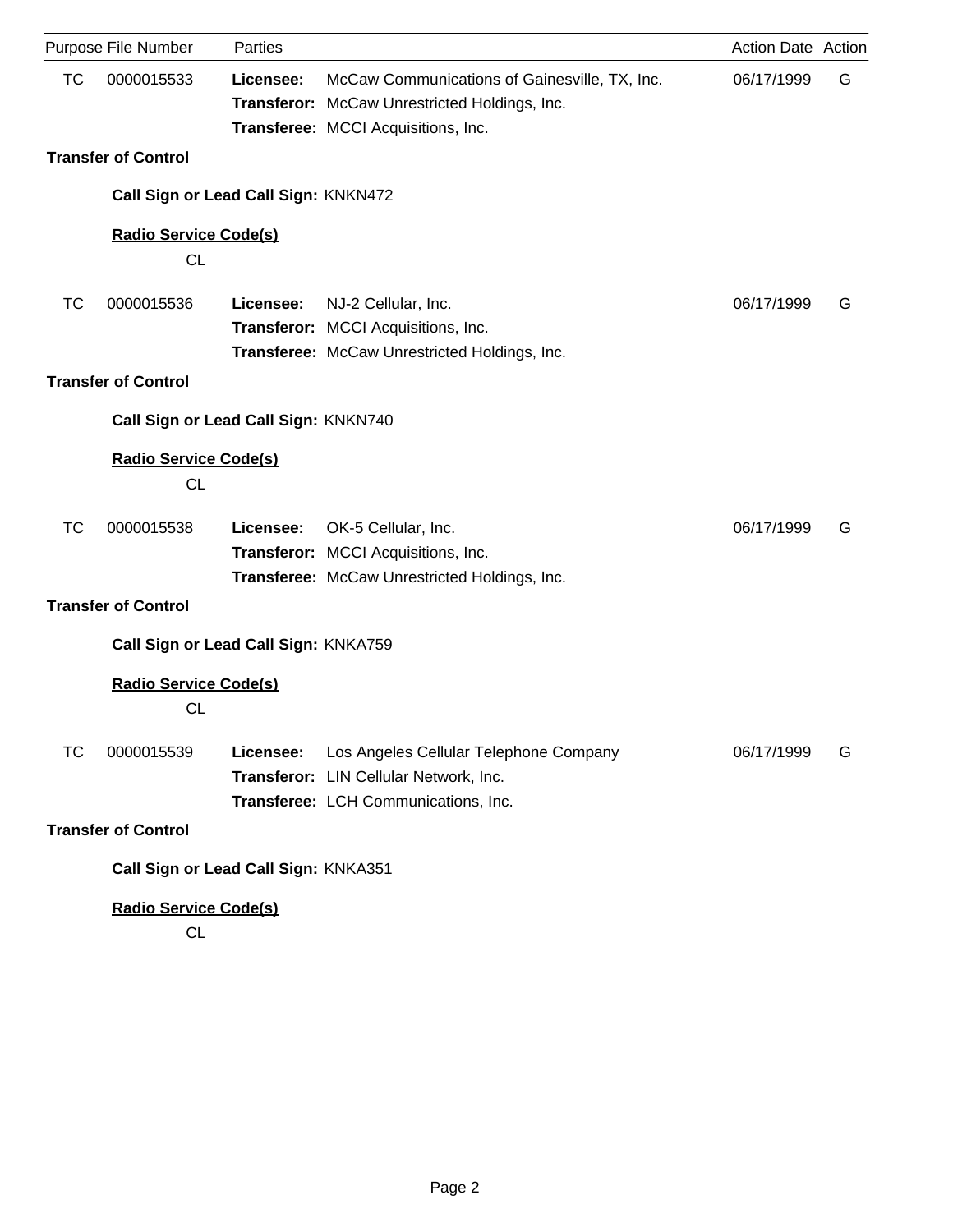|           | Purpose File Number                       | Parties   |                                                                                                                            | Action Date Action |   |
|-----------|-------------------------------------------|-----------|----------------------------------------------------------------------------------------------------------------------------|--------------------|---|
| <b>TC</b> | 0000015540                                | Licensee: | OK-3 Cellular, Inc.<br>Transferor: MCCI Acquisitions, Inc.                                                                 | 06/17/1999         | G |
|           |                                           |           | Transferee: McCaw Unrestricted Holdings, Inc.                                                                              |                    |   |
|           | <b>Transfer of Control</b>                |           |                                                                                                                            |                    |   |
|           | Call Sign or Lead Call Sign: KNKN627      |           |                                                                                                                            |                    |   |
|           | <b>Radio Service Code(s)</b><br><b>CL</b> |           |                                                                                                                            |                    |   |
| <b>TC</b> | 0000015542                                | Licensee: | Galveston Cellular Telephone Company<br>Transferor: LIN Cellular Network, Inc.<br>Transferee: LCH Communications, Inc.     | 06/17/1999         | G |
|           | <b>Transfer of Control</b>                |           |                                                                                                                            |                    |   |
|           | Call Sign or Lead Call Sign: KNKA676      |           |                                                                                                                            |                    |   |
|           | Radio Service Code(s)<br><b>CL</b>        |           |                                                                                                                            |                    |   |
| <b>TC</b> | 0000015544                                | Licensee: | Metroplex Telephone Company<br>Transferor: LIN Cellular Network, Inc.<br>Transferee: LCH Communications, Inc.              | 06/17/1999         | G |
|           | <b>Transfer of Control</b>                |           |                                                                                                                            |                    |   |
|           | Call Sign or Lead Call Sign: KNKA400      |           |                                                                                                                            |                    |   |
|           | Radio Service Code(s)<br><b>CL</b>        |           |                                                                                                                            |                    |   |
| ТC        | 0000015547                                | Licensee: | Houston Cellular Telephone Company, L.P.<br>Transferor: LIN Cellular Network, Inc.<br>Transferee: LCH Communications, Inc. | 06/17/1999         | G |
|           | <b>Transfer of Control</b>                |           |                                                                                                                            |                    |   |
|           | Call Sign or Lead Call Sign: KNKA367      |           |                                                                                                                            |                    |   |
|           | <b>Radio Service Code(s)</b>              |           |                                                                                                                            |                    |   |

CL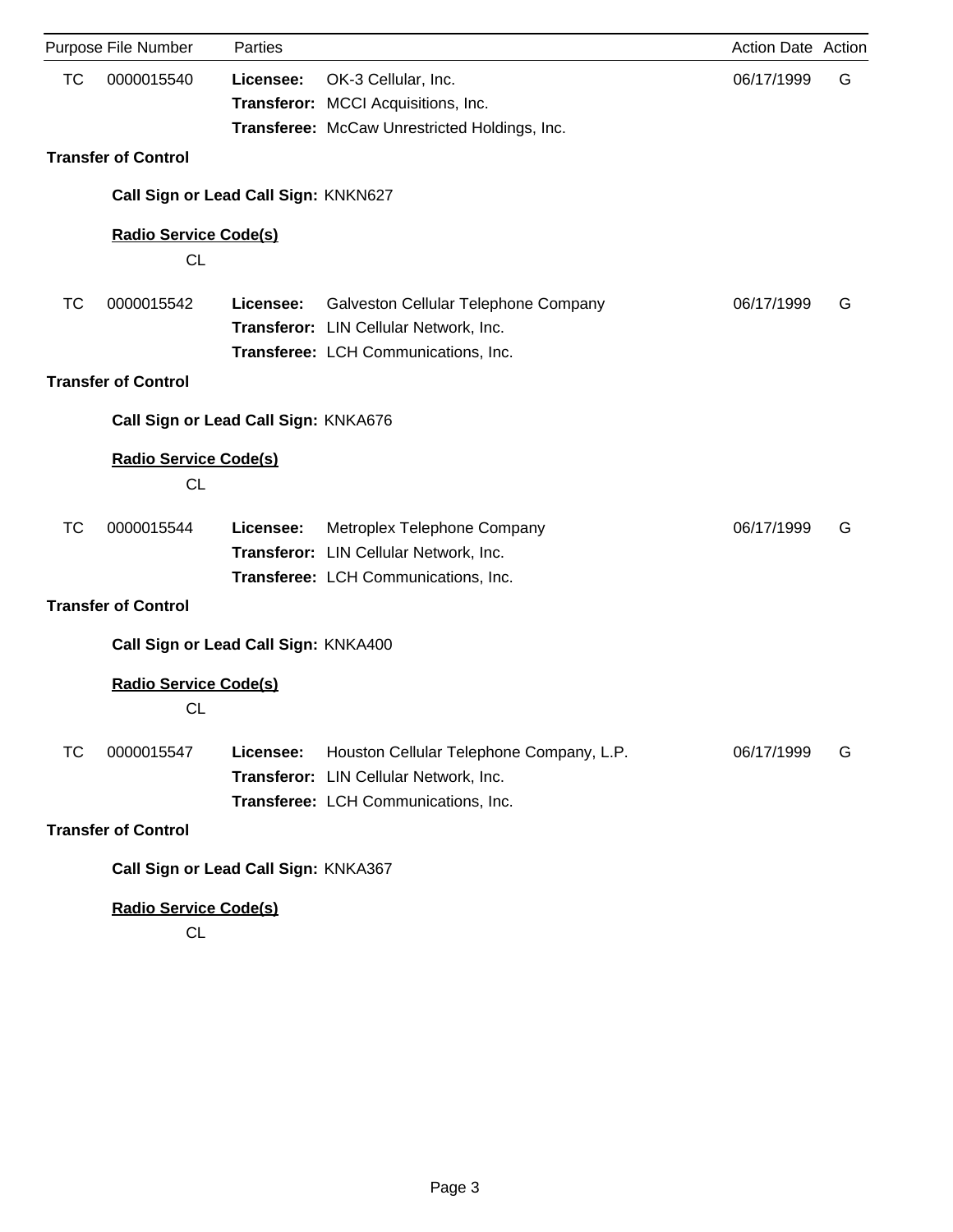| Purpose File Number |                                      | <b>Parties</b>                |                                                                | <b>Action Date Action</b> |   |
|---------------------|--------------------------------------|-------------------------------|----------------------------------------------------------------|---------------------------|---|
| AA                  | 0000015548                           | <b>Assignor:</b><br>Assignee: | Auburn Television Group Inc<br><b>MC Cellular Corporation</b>  | 06/17/1999                | G |
|                     | <b>Full Assignment</b>               |                               |                                                                |                           |   |
|                     | Call Sign or Lead Call Sign: KNKN433 |                               |                                                                |                           |   |
|                     | <b>Radio Service Code(s)</b><br>CL   |                               |                                                                |                           |   |
| AA                  | 00178CLAL99                          | Assignor:<br>Assignee:        | <b>EJM Cellular Partners</b><br><b>GCC License Corporation</b> | 06/14/1999                | M |
|                     | <b>Full Assignment</b>               |                               |                                                                |                           |   |
|                     | Call Sign or Lead Call Sign: KNKQ447 |                               |                                                                |                           |   |
|                     | <b>Radio Service Code(s)</b>         |                               |                                                                |                           |   |

CL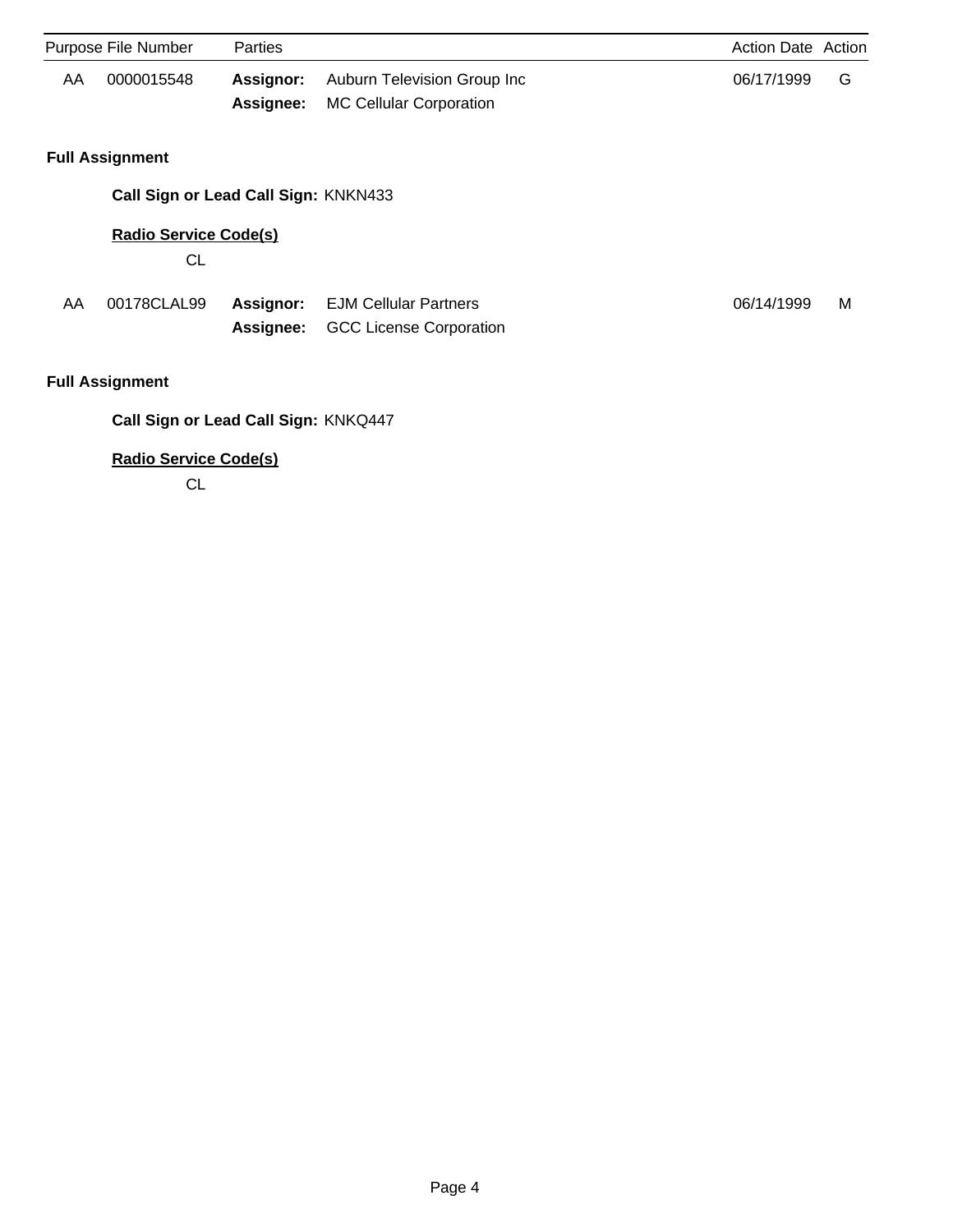### **Purpose Key:**

- AA Assignment of Authorization
- AM Amendment of AA or TC
- TC Transfer of Control
- WD **Withdrawal**

#### **Action Key:**

C **Consented** 

D Dismissed

M

- G Granted (Forbearance or Involuntary)
	- **Consummated**

### **Radio Service Key:**

AA Aviation Auxiliary Group

- AB Aural Microwave Booster
- AC Aircraft
- AF Aeronautical and Fixed
- AI Aural Intercity Relay
- AR Aviation Radionavigation
- AS Aural Studio Transmitter Link
- **CA** Commercial Air-ground Radiotelephone
- CB BETRS
- CD Paging and Radiotelephone
- CE Digital Electronic Message Service
- CF Point to Point Microwave
- CG Air-ground Radiotelephone
- CL Cellular
- CM **Commercial**
- CN PCS Narrowband
- CO Offshore Radiotelephone
- CR Rural Radiotelephone
- **CT** Local Television Transmission
- CW PCS Broadband
- CZ Paging and Radiotelephone, Auctioned
- GA Public Safety/Spec Emerg, 896-901/935-940 MHz, Conv.
- GB Business, 806-821/851-866 MHz, Conventional
- GC 929-930 MHz Paging Systems, Auction
- GF Public Safety Ntl Plan, 821-824/866-869 MHz, Conv.
- GI Other Indust/Land Transp, 896-901/935-940 MHz, Conv.
- GO Other Indust/Land Transp, 806-821/851-866 MHz, Conv.
- GP Public Safety/Spec Emerg, 806-821/851-866 MHz, Conv.
- GR SMR, 896-901/935-940 MHz, Conventional
- GS Private Carrier Paging, 929-930 MHz
- GU Business, 896-901/935-940 MHz, Conventional
- GW General Wireless Communications Service
- GX SMR, 806-821/851-866 MHz, Conventional
- HA Amateur
- IG Industrial/Business Pool, Conventional
- LD Local Multipoint Distribution Service
- LN 902-928 MHz Location Narrowband (Non-Multilateration)
- LP Broadcast Auxiliary Low Power
- LS Location and Monitoring Service, Multilateration (LMS)
- LW 902-928 MHz Location Wideband (Grandfathered AVM)
- MA Marine Auxiliary Group
- MC Coastal Group
- MG Microwave Industrial/Business Pool
- Returned R
	- **Terminated**

T

- Withdrawn W
- Alaska Group MK
- MR Marine Radiolocation Land
- MW Microwave Public Safety Pool
- NC Nationwide Commercial 5 Channel, 220 MHz<br>PC Public Coast Stations. Auctioned
- Public Coast Stations, Auctioned
- PE Digital Electronic Message Service Private
- PW Public Safety Pool, Conventional
- QA 220-222 MHz Band Auction
- QD Non-Nationwide Data, 220 MHz
- QM Non-Nationwide Public Safety/Mutual Aid, 220 MHz
- QO Non-Nationwide Other, 220 MHz
- QT Non-Nationwide 5 Channel Trunked, 220 MHz
- RP Broadcast Auxiliary Remote Pickup
- RR Restricted
	- RS Land Mobile Radiolocation
	- SA Ship Recreational or Voluntarily Equipped
	- SB Ship Compulsory Equipped
	- TB TV Microwave Booster
	- TI TV Intercity Relay
	- TN 39 GHz, Auctioned
	- TP TV Pickup
	- TS TV Studio Transmitter Link
	- TT TV Translator Relay
	- WA Microwave Aviation
	- WM Microwave Marine
	- WR Microwave Radiolocation
	- WS Wireless Communications Service
	- YA Public Safety/Spec Emerg, 896-901/935-940 MHz, Trunked
	- YB Business, 806-821/851-866 MHz, Trunked
	- YC SMR, 806-821/851-866 MHz, Trunked, Auctioned
	- YD SMR, 896-901/935-940 MHz, Auctioned
	- YF Public Safety Ntl Plan, 821-824/866-869 MHz, Trunked
	- YG Industrial/Business Pool, Trunked
	- YI Other Indust/Land Transp. 896-901/935-940 MHz, Trunked
	- YO Other Indust/Land Transp. 806-821/851-866 MHz, Trunked
	- YP Public Safety/Spec Emerg, 806-821/851-866 MHz, Trunked
	- YS SMR, 896-901/935-940 MHz, Trunked
	- YU Business, 896-901/935-940 MHz,Trunked
	- YW Public Safety Pool, Trunked
- YX SMR, 806-821/851-866 MHz, Trunked
- ZA General Mobile Radio (GMRS)
- ZV Interactive Video and Data Service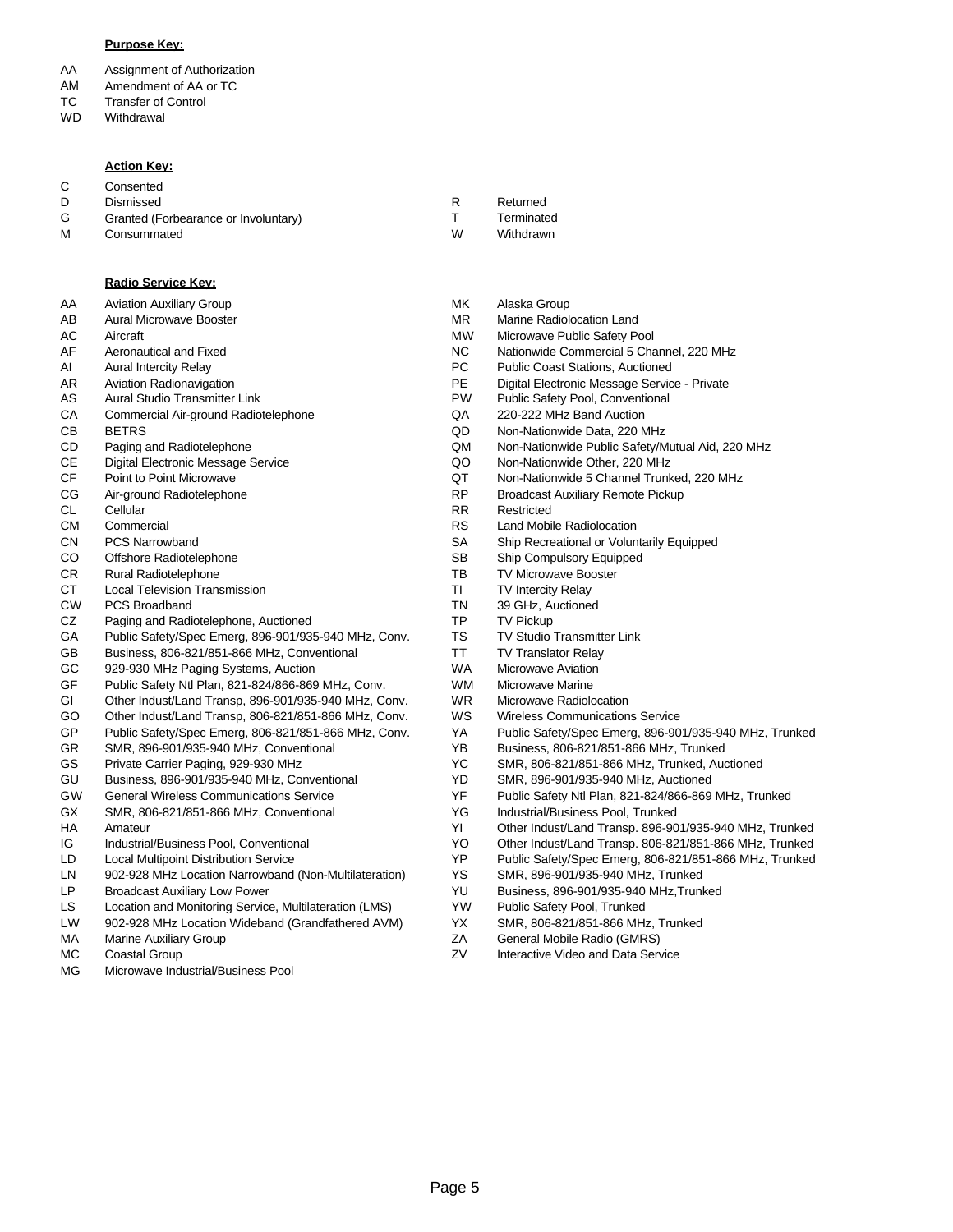instructions below are intended to guide interested parties in obtaining more detailed information via ULS. new call signs assigned by the Bureau as a result of assignments of authorization. The detailed actions taken. Specifically, our Public Notices do not list detailed transaction descriptions or The Bureau's weekly Public Notices only provide basic information regarding applications filed and

# **How to view an application listed on this Public Notice via ULS.**

- \* Note the 10-digit file number listed on the Public Notice;
- \* Access the ULS (instructions are on the internet at http://www.fcc.gov/wtb/uls);
- \* From the Main ULS screen, click on the "Application Search" button in the frame on the left;
- \* Type the application's 10-digit file number into the "File Number:" field on the Application Search screen;
- \* Scroll to the bottom of the page and click the "Search" button;
- \* When the search is completed, the application will be listed by file number on the screen.
- \* Click on the file number (in hypertext) to view the application and attachments.

# **How to find new call signs created as a result of an assignment of authorization.**

\* Note the Assignee Name and Action Date listed on the Public Notice for the applicable transaction;

- \* Access the ULS (instructions are on the internet at http://www.fcc.gov/wtb/uls);
- \* From the Main ULS screen, click on the "License Search" button in the frame on the left;
- \* From the License Search screen, click on "General" and click "Continue";
- \* Type the Assignee's Name in the "Licensee Name" field; and type the Action Date in the "Date Granted" field;
- \* Scroll to the bottom of the screen and click on "Search";
- \* When the search is completed, the call sign(s) will be listed on the screen.
- \* Click on the call sign (in hypertext) to view the license parameters.